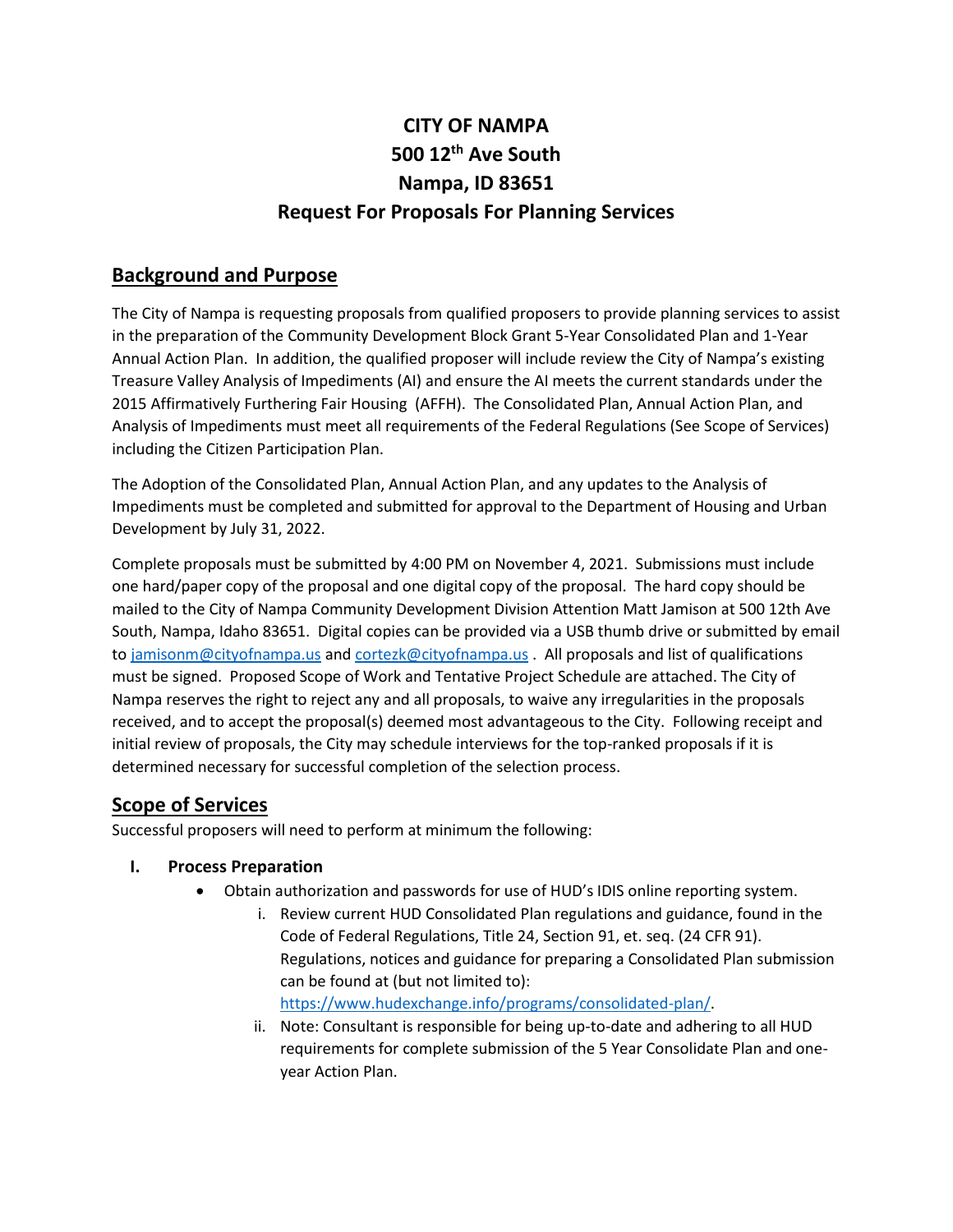- Review any revisions and additions to the consolidated plan process and/or the consultation process for incorporating the requirements of affirmatively furthering fair housing.
- Review Nampa's existing Citizen Participation Plan. All consultation and the scope of work shall be undertaken as provided in the Citizen Participation Plan.
- Review the requirements for using the Consolidated Plan template in IDIS and discuss the format of the plan with the Community Development Program Coordinator. Discuss how the plan may differ from the format of the 2017-2021 Consolidated Plan, also taking into consideration any federal regulation changes, and the most recent HUD notices and guidance, Office of Fair Housing requirements and OMB requirements.
- Review e-mails from HUD representatives (to be provided by the City) relating to the Consolidated Plan process.
- Review the City of Nampa's 2017-2021 Consolidated Plan.
- Review HUD's most recent Consolidated Plan and Annual Action Plan Completeness Checklist for Entitlement Grantees.
- Prepare a timeline for project milestones including proposed community meetings and stakeholder interviews and including deadlines for posting of legal notices and advertisements. This timeline will be made available to the public to explain the process.

### **II. Needs Assessment**

The Consultant shall gather factual and broad community input through citizen participation and data collection including:

- Review of available data reports and documents.
- Presentations at community and public meetings and moderating discussions (including preparing, copying and distributing bilingual handouts/guidebooks and preparation of meeting minutes) to gather community input on the community needs. This will include:
	- i. Public meetings;
	- ii. Neighborhood meetings;
	- iii. Focus group meetings and interviews with community
		- 1. Meeting times must work for the intended audience and will include multiple evening meetings. The consultant will be responsible for providing translation as necessary.
- Prepare summary of comments, conduct analysis and assess data gathered and develop 5-year priority recommendations incorporating factual data and public input collected to support those recommendations.
- Provide notice to other required organizations.

### **III. Housing Market Analysis**

Per 24 CFR § 91.210 the Housing Market Analysis will include at a minimum:

- Housing stock and availability;
- Affordability of housing including cost avoidance vs savings and Housing + Transportation Affordability Index;
- Social determinants of health, diversity, and inclusion on housing availability;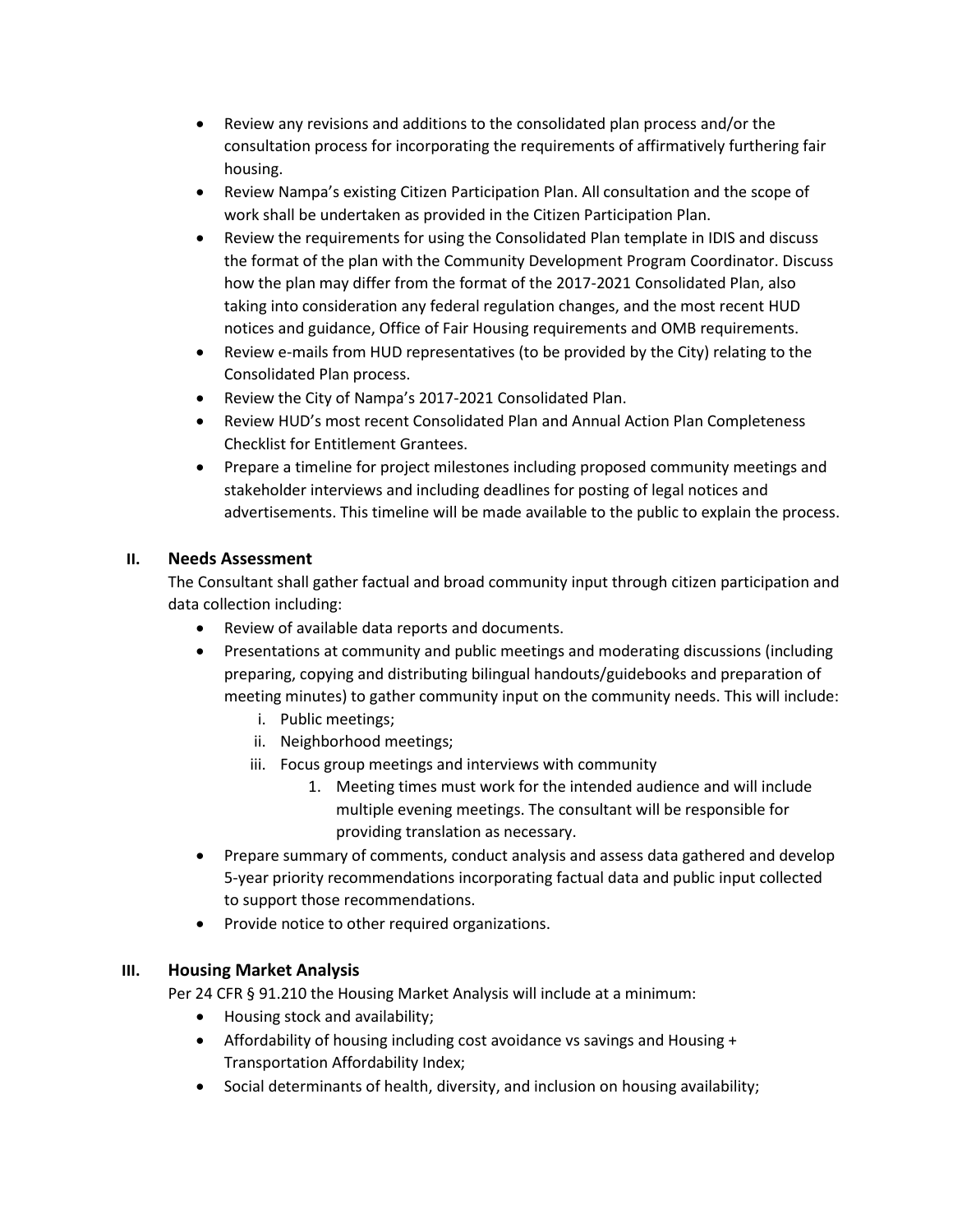- Citizen impacts for those that would likely qualify for CDBG funding; this will require direct engagement of residents;
- Data provided at the census tract level;
- Identify gaps in the housing market and provide recommendations; and
	- i. Present findings to:
		- 1. Community Development Department;
		- 2. City Council; and
		- 3. Additional Stakeholders as identified.

### **IV. Analysis of Impediments to Fair Housing (Al)**

- Review the Treasure Valley Al
- Ensure the Al meets the current standards under the 2015 Affirmatively Furthering Fair Housing (AFFH) regulations reinstated by President Biden in 2021
- Update the Al as necessary

### **V. Preparation of 5-Year Consolidated Plan and PY22 Action Plan**

- Develop a draft Consolidated Plan that includes 5-year funding goals, priorities and strategies, along with proposed accomplishments and performance measurements.
- Develop a draft PY22 Action Plan that includes proposed activities, proposed accomplishments and performance measurements using the format of the PY22 Action Plan.
- Prepare submission of the 5-year Consolidated Plan and the PY22 Action Plan through the templates in IDIS.
- Prepare maps to include in the plans (using HUD's CPD maps, as applicable).
- Prepare tables, charts, illustrations and photographs to include in plans.
- Provide interval copies of plan sections to City staff for review and comment before public draft of plan is finalized.
- The Consultant is responsible for submitting 10 stapled black/white copies each of the draft Consolidated Plan and Annual Action Plan for public distribution and one PDF for making copies.
- Present drafts of both documents at an evening public meeting and prepare meeting minutes.

### **VI. Finalization of the 5 Year Consolidated Plan & 1 Year Action Plan**

- Prepare last draft of both the Consolidated Plan and Annual Action Plan, incorporating information received at the public meeting, public comments and comments from the City. Last draft to be reviewed by the City prior to finalization.
- Prepare HUD's Consolidated Plan and Annual Action Plan Completeness Checklist for Entitlement Grantees.

# **VII. Final Product Consultant Responsibilities (all deliverables will be property of the City and cannot be shared by the Consultant without City permission):**

- Submit one bound color copy of the final Consolidated Plan and Annual Action Plan.
- Provide digital copies of the documents in both Word and PDF formats.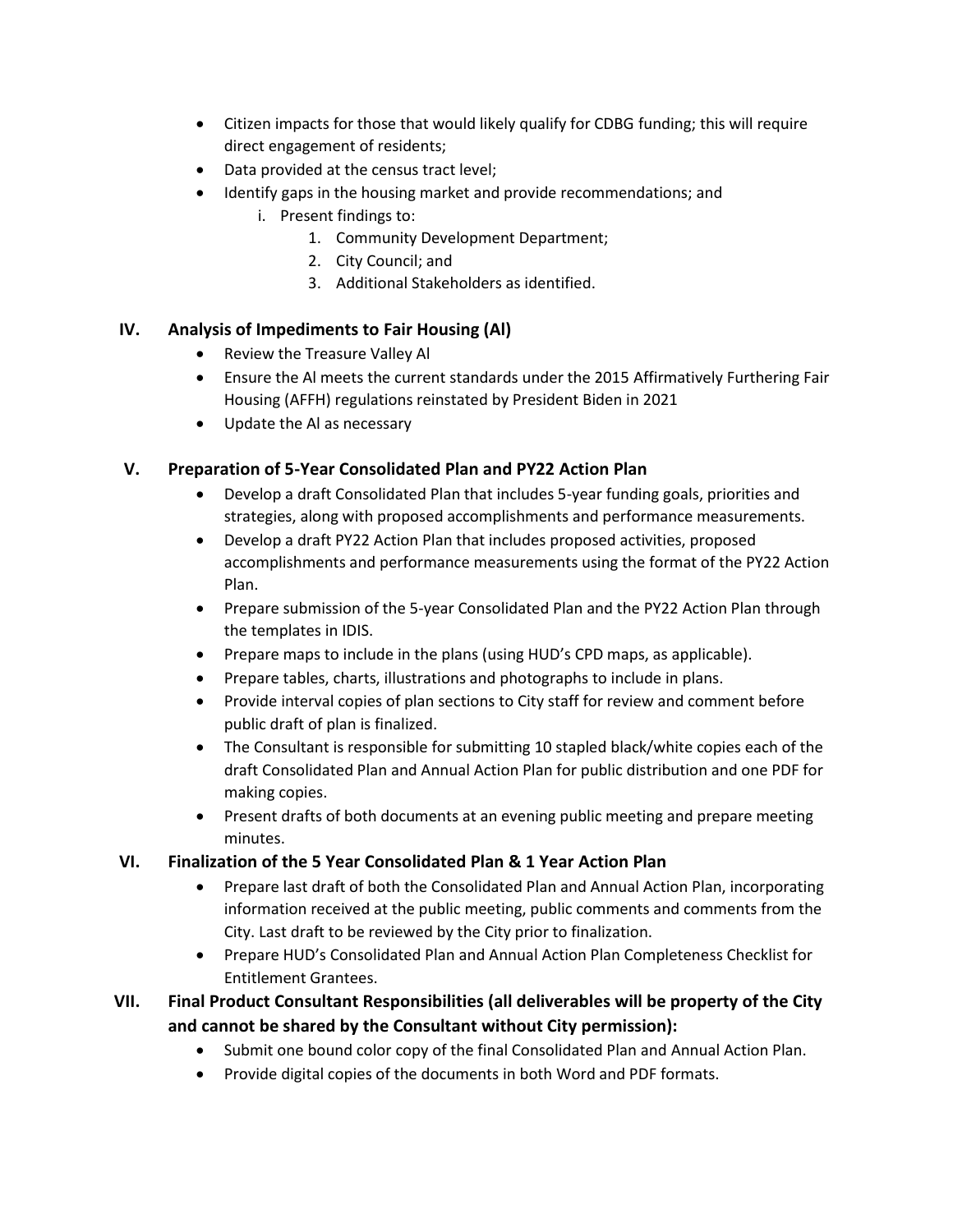- Submit reproducible copies of all maps, graphics, slide presentations, surveys, guidebooks/handouts and photographs to City.
- Finalize and submit the online submission of the Consolidated Plan and Annual Action Plan to HUD using HUD's templates in the eCon Planning Suite must be submitted by the July 31, 2022 deadline.
- Provide all final work products to City.

# **Proposal Format and Content**

Each Proposer shall submit, at a minimum, all of the following information in a format that corresponds with the order of the subheadings listed below:

### **1) Cover Letter PASS/FAIL**

• A cover letter, which briefly states the Proposer's approach to projects described in this RFP. The one to two-page Executive Summary shall include the organization name, address, telephone number, and email of the contact person who will be authorized to make representations for the organization.

### **2) Approach 45 POINTS**

Include a Scope of Work and Project Schedule that demonstrates how the firm will meet the following key events:

- A summary of the approach that will be used to perform the scope of services outline above.
- A proposed work plan with a timeline for each phase of the work plan. The time schedule should include the timeline to achieve the various anticipated development milestones, such as public hearings, community meetings and noticing/publishing dates.
- Prepare a description of the public participation and public consultation program.
- Provide a brief description of the consultant firm's experience using alternative data sources for Needs Assessment and Market Analysis.

### **3)** Qualifications and Personnel **30 POINTS** 30 POINTS

- Provide an outline of the firm's background, qualifications, and ability to perform the scope of services required. Identify and list any subcontractors proposed for the project.
- Provide a list and/or organizational chart to identify the person(s) who will be primarily responsible for contract with the City.
- Identify all key project personnel, their relationship to the project, relevant qualifications, and experience, and level of effort toward completing all needed tasks. Include a description of specific projects deemed comparable to this request and the specific tasks performed by the project personnel.
- Provide a brief outline of the firm's current workload, staffing and ability to meet the project schedule and deadlines described in the RFP.
- Include a brief explanation of the consultant firm's ability to adhere to a strict timeline, which may be required to meet HUD's deadlines.
- •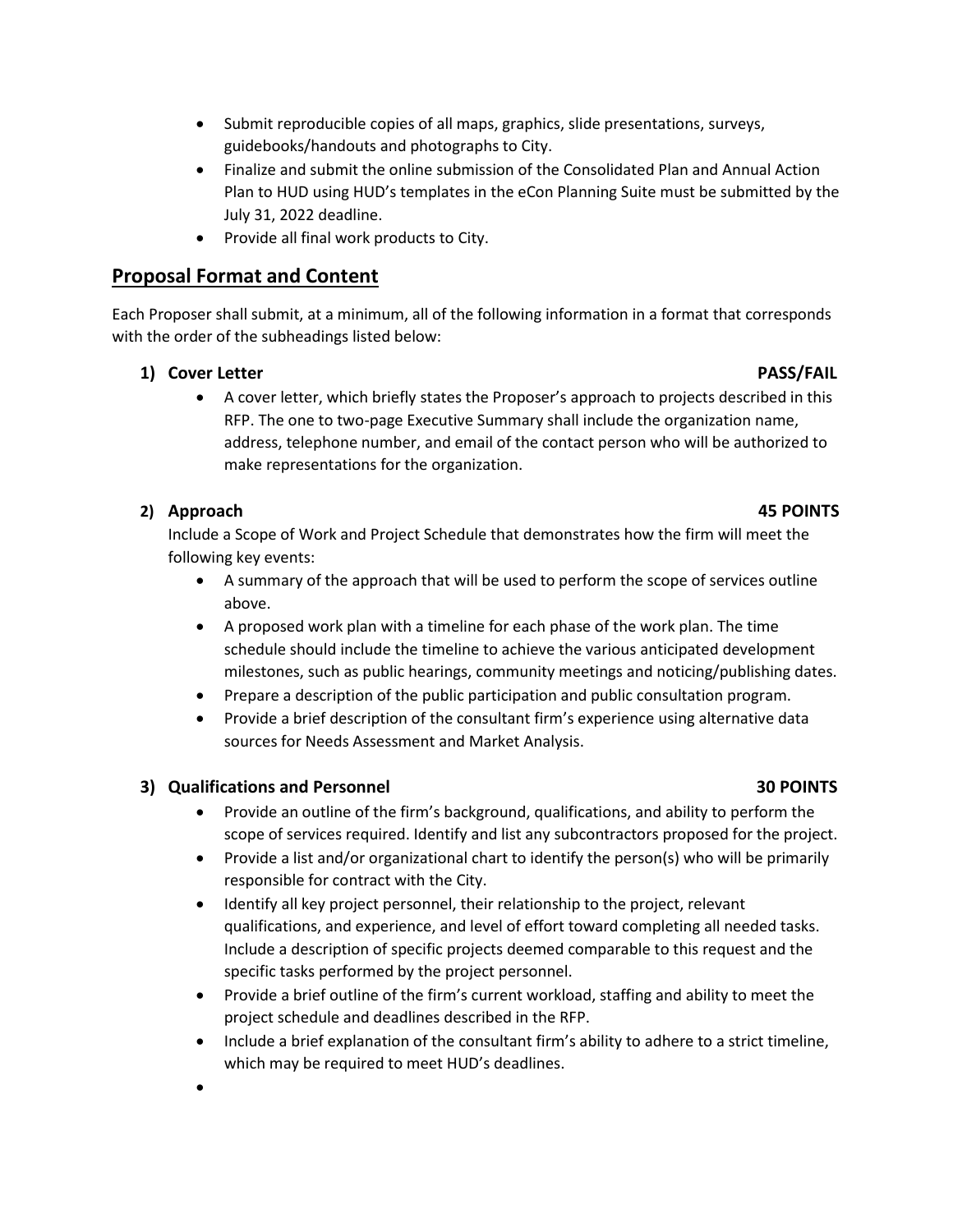### **4) Past Work History 15 POINTS**

• Identify at least three successfully completed projects of a similar nature, preferably with direct involvement of municipal governments in Idaho. Each project listed shall include the name of the agency, project manager, phone number, and description of work performed. Consulting projects currently underway may also be submitted for consideration.

# **5) Cost Proposal 10 POINTS**

• List and discuss each section I through VII under the Scope of Services with cost proposal. Include a breakdown of costs by section. Proposal pricing shall include everything necessary for completion and fulfillment of the contract.

# **Additional Data**

Proposals may include any other information Consultant deems essential to the evaluation of the qualifications and proposal statements. This section is limited to five pages.

# **Contact Information**

All questions regarding this RFP should be directed to Matt Jamison at 500 12<sup>th</sup> Ave South Nampa, ID 83651 or by email at [jamisonm@cityofnampa.us](mailto:jamisonm@cityofnampa.us) an[d cortezk@cityofnampa.us](mailto:cortezk@cityofnampa.us).

# **Standard Proposal Information**

# **Authorized Signature**

An individual authorized to bind the Offeror to the provisions of the RFP must sign all proposals.

# **Responsibility for Preparation Costs**

The City will not pay any cost associated with the preparation, submittal, presentation, or evaluation of any proposal.

# **Conflict of Interest**

Offerors must disclose any instances where the Proposer or any individuals working on the contract has a possible conflict of interest and, if so, the nature of that conflict (e.g., employed by the City of Nampa). The City reserves the right to cancel the award if any interest disclosed from any source could either give the appearance of a conflict or cause speculation as to the objectivity of the Proposer's proposal. The City's determination regarding any questions of conflict of interest is final.

# **Proposer's Certification**

By signature on the proposal, the Proposer certifies that it complies with:

- The laws of the state of Idaho.
- All applicable local, state, and federal laws, codes, and regulations.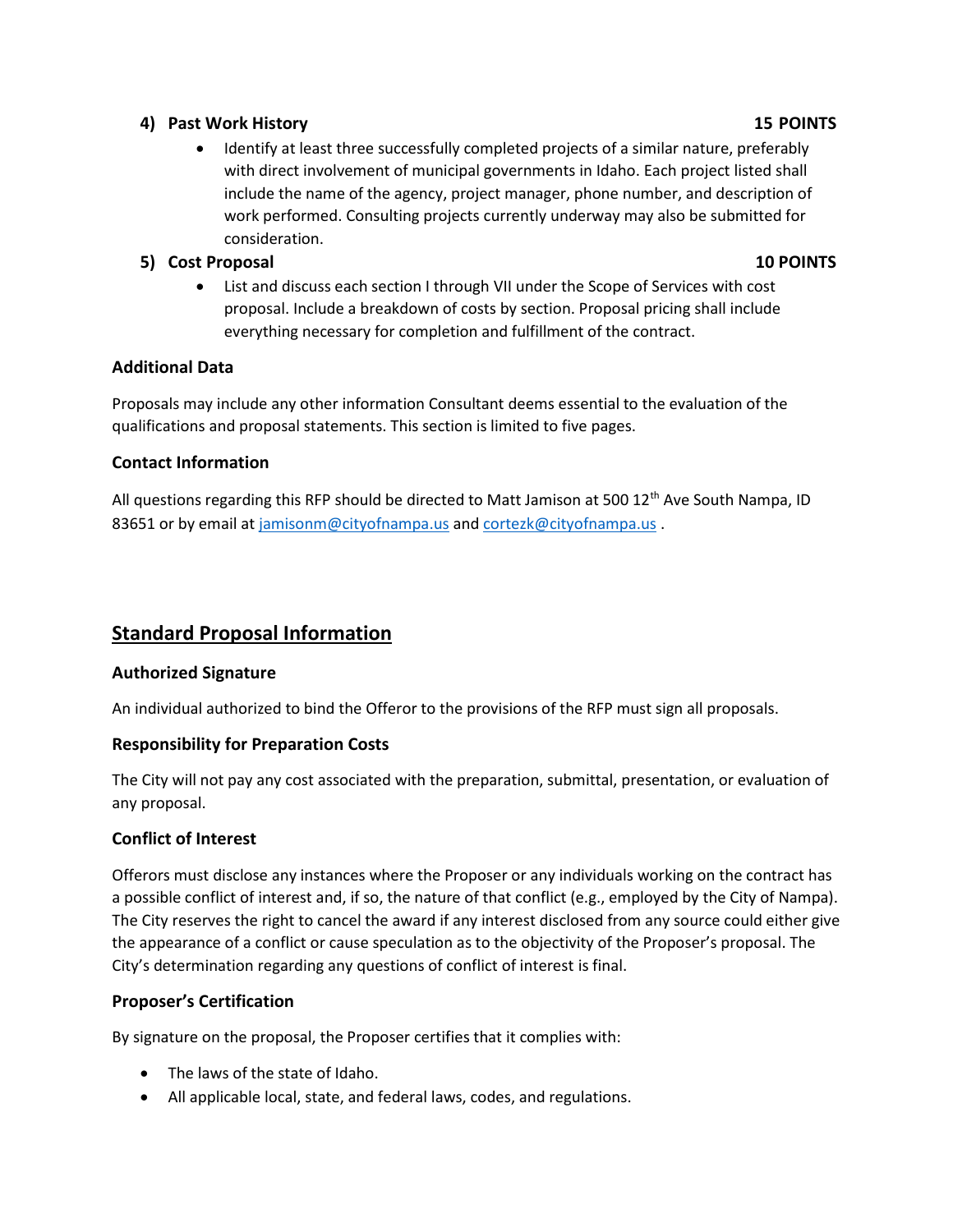- All terms, conditions, and requirements set forth in this RFP.
- A condition that the proposal submitted was independently arrived at without collusion.
- A condition that the offer will remain open and valid for the period indicated in this solicitation.
- Any condition that the Proposer and/or any individuals working on the contract do not have a possible conflict of interest (e.g., employed by the City of Nampa).

If any Proposer fails to comply with the provisions stated in this paragraph, the City reserves the right to reject the proposal, terminate the contract, or consider the contractor in default.

### **No Contact Policy**

Any contact with any City representatives, related officials, or representatives other than those outlined in the RFP is prohibited. Such unauthorized contact may disqualify your proposal from this procurement.

### **Special Conditions**

Special conditions include the following:

Respondents are expected to raise questions, exceptions, or additions they have concerning the RFP document. If a respondent discovers significant ambiguity, error, conflict, discrepancy, omission, or other deficiency in this RFP, they should immediately notify the above-named individual of such error and request modification or clarification of the RFP document. Failure to complete or provide the information requested in this RFP may result in disqualification by reason of "non-responsiveness."

All information submitted in response to this RFP shall become the property of the City of Nampa.

This RFP does not commit the City of Nampa to procure or award a contract for the scope of work described herein. The City has sole discretion and reserves the right to reject any and all responses received with respect to this RFP and to cancel the RFP at any time prior to entering into a formal agreement. The City also reserves the right to reasonably request additional information or clarification of information provided in the response without changing the terms of the RFP.

The City of Nampa reserves the right to waive any technicalities or irregularities in any proposal.

Responding firms acknowledge and agree that the City will not be liable for any costs, expenses, losses, damages (including damages for loss of anticipated profit) or liabilities incurred as a result of, or arising out of, submitting a proposal, negotiating changes to such proposal, or due to the City's acceptance or nonacceptance of the proposal.

The City of Nampa shall determine, at its sole discretion, and provide the release of all public information concerning this RFP process, including selection announcements and contract awards. Those desiring to release information associated with this RFP to the public must receive prior written approval from an authorized representative of the City.

The City shall not be responsible for the accuracy of any information provided as part of this RFP.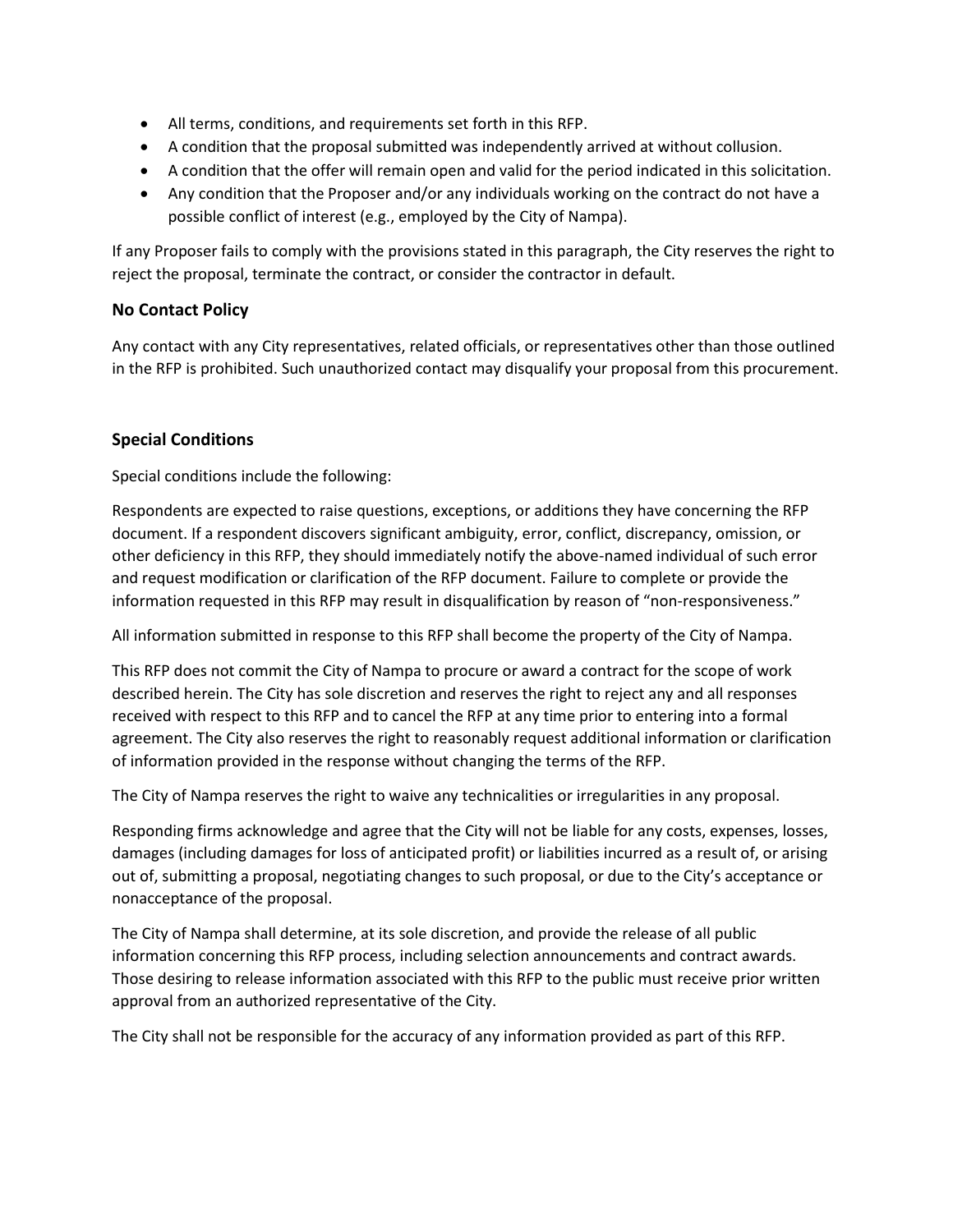All respondents are encouraged to independently verify the accuracy of any information provided. The use of any of this information in the preparation of a response to the RFP is at the sole risk of the respondent.

The respondent shall not collude in any manner or engage in any practices with any other respondent(s), which may restrict or eliminate competition or otherwise restrain trade. Violation of this instruction will cause the City to reject the respondent's submittal. This prohibition is not intended to preclude joint ventures or subcontracts.

The City of Nampa reserves the right to reject any and all proposals, to waive formalities, and to select the proposal and developer(s) that, in the City's sole discretion, are in the best interests of the City of Nampa, Idaho.

The City reserves the right to:

- a) Amend, modify, or withdraw this RFP.
- b) Revise any requirements under this RFP.
- c) Require supplemental statements of information from any responding party.
- d) Extend the deadline for submission of responses hereto.
- e) Negotiate or hold discussions with any bidder to correct insufficient responses that do not completely conform to the instructions contained herein.
- f) Waive any nonconformity with this RFP.
- g) Cancel, in whole or in part, this RFP if the City deems it is in its best interest to do so.
- h) Request additional information or clarification of information provided in the response without changing the terms of the RFP.
- i) Waive any portion of the selection process in order to accelerate the selection and negotiation with the top-ranked Proposer.
- j) Not award a contract as a part of, or result of, this RFP process.

The City may exercise the foregoing rights at any time without notice and without liability to any bidder, or any other party, for expenses incurred in the preparation of responses hereto or otherwise.

This RFP is a public process. Therefore, information and materials collected under the RFP are public records. The information that is received by City may be subject to disclosure under the Idaho Public Records Act, Title 74, chapter 1. With the potential exception of some credit data, proprietary information or trade secrets (identified as such by the Proposer in the response), it is anticipated that submissions to this RFP will contain little or no material that is exempt from disclosure under the Idaho Public Records Act. Any questions regarding the applicability of the Public Records Law should be addressed by your own legal counsel PRIOR TO SUBMISSION. City will not provide any opinion or guidance on whether or not any information or materials submitted in response to this RFP would be considered exempt from disclosure under Idaho's Public Records Act. Any proprietary or otherwise sensitive information contained in or with any proposals may be subject to potential disclosure.

Accordingly, Proposers should take the following steps with respect to any information believed to be exempt from disclosure or confidential. Proposer SHALL segregate any proprietary information or trade secrets and provide an explanation as to why such information should not be deemed a public record,